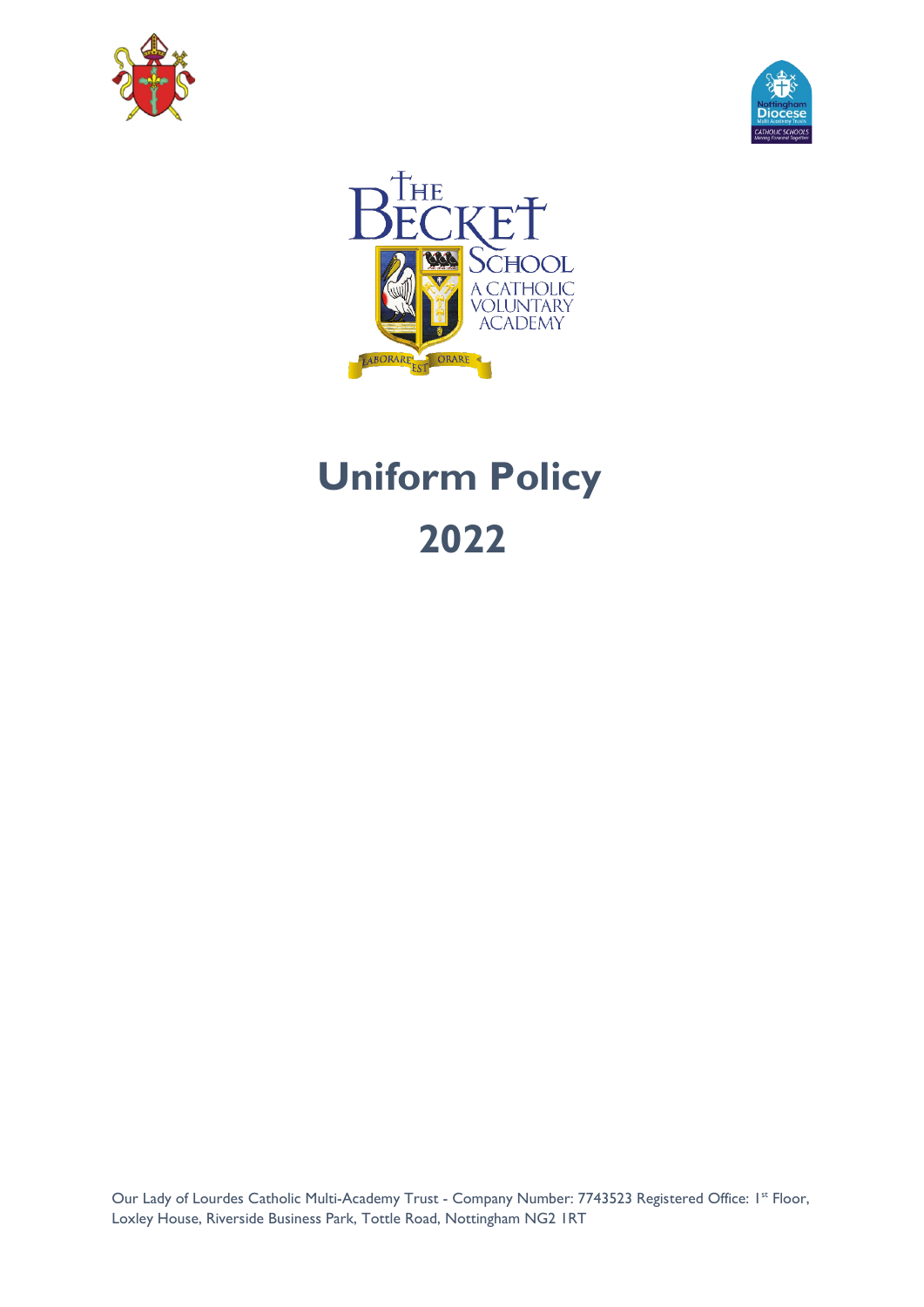### **Becket School**

#### **Uniform Policy 2022 (to be ratified by Governors May 2022)**

Uniform plays an important part in supporting and promoting our ethos of 'Work hard, be kind and do the right thing'. It sets the appropriate tone for education and also provides a sense of belonging and identity to our Catholic school.

Working with our supplier the cost of our uniform is reviewed each year to ensure that it is 'reasonable and secures the best value for money and parents'. We recognise that the quality and durability of a garment are important considerations alongside its base cost, as we know that high quality uniforms are sustainable and long lasting, producing savings for families over the longer term.

The compulsory branded items that are included in our general school uniform have been kept to the minimum and are longer lasting items. For the general school uniform these include the school trouser, school skirt and tie and for the PE kit include the PE shorts and PE polo shirt. Other branded items are optional.

For selected items including the tie, school badge, school trousers, school skirt, PE shorts, PE polo shirt and PE socks the school has a set provider (Big Fish). Purchasing items from our supplier is highly recommended as parents can then be certain that uniform is correct. The service they provide includes:

- Online ordering from<https://www.bigfishschoolwear.co.uk/school/login>, The login details for this is Username: Becket Password: Pelican6
- Uniform events in the Summer term which parents will be informed of
- Free delivery service to the school during term time only or Deliveries to home via the DPD company which comes with a delivery charge
- Personalised service for parents that may need uniform that is different from the standard sizing

The school ensures that there's is a competitive procurement process and this contract will be re-tendered at least every five years. These arrangements provide better value for money for families, ensure year round availability of products for all pupils, and enables our retailer to provide tailored affordability support to those who need it.

The school provides extra support with the cost of school uniform to eligible families. We also ensure a constant supply of second hand uniform which is available for parents to acquire. We will ensure that all second hand uniform is still of a high standard and suitable for second hand provision. Parents, who wish to access second hand uniform or feel that they would be eligible for extra support with the cost of our school uniform are to contact their child's Progress Leader.

Progress Leaders (Sept 2021-July2022)

- Year 7 Mrs Vaughan [a.vaughn@becketoschoolonline.co.uk](mailto:a.vaughn@becketoschoolonline.co.uk)
- Year 8 Dr Mundell [v.mundell@becketonline.co.uk](mailto:v.mundell@becketonline.co.uk)
- Year 9 Miss Daniels [s.daniels@becketonline.co.uk](mailto:s.daniels@becketonline.co.uk)
- Year 10 Mr Hall [g.hall@becketonline.co.uk](mailto:g.hall@becketonline.co.uk)
- Year 11 Miss Batley [s.batley@becketonline.co.uk](mailto:s.batley@becketonline.co.uk)

The following tables provide information on uniform for students at The Becket School.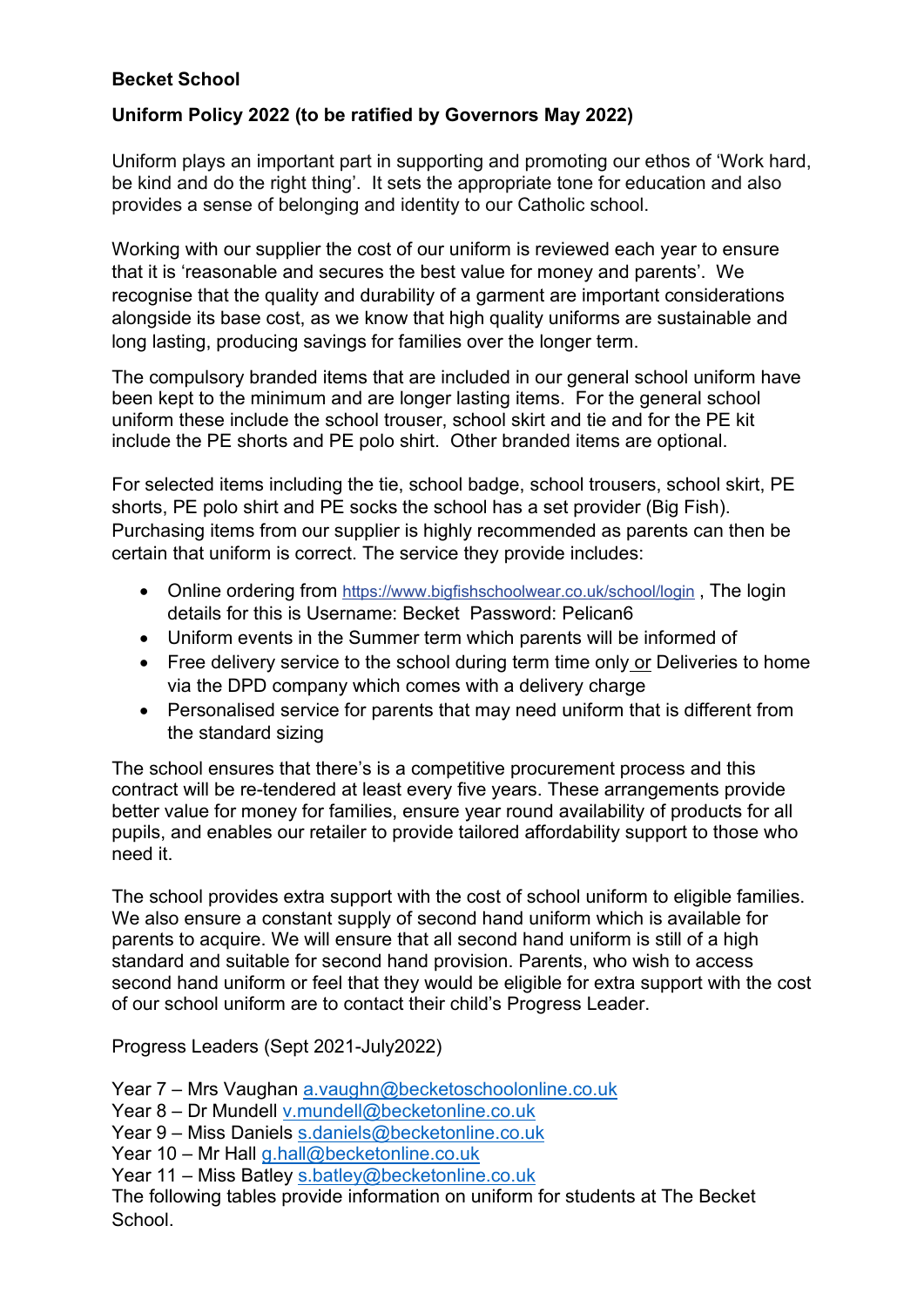| <b>Item</b>     | <b>Picture</b> | <b>Description</b>                                                                                                                                                                                      | <b>Notes and Exclusions</b>                                                                                                                                                                                                                            |
|-----------------|----------------|---------------------------------------------------------------------------------------------------------------------------------------------------------------------------------------------------------|--------------------------------------------------------------------------------------------------------------------------------------------------------------------------------------------------------------------------------------------------------|
| <b>Tie</b>      |                | School tie.                                                                                                                                                                                             | Tied in a single knot with 6 or more stripes<br>showing.                                                                                                                                                                                               |
| <b>Blazer</b>   |                | Black Blazer.                                                                                                                                                                                           | To be worn at all times in the school building,<br>only removed with staff permission. Sleeves to<br>be kept long.                                                                                                                                     |
| <b>Badges</b>   |                | A school and house badge are<br>to be worn on the blazer.                                                                                                                                               | The only other badges permitted on a blazer<br>are those given out by school e.g. achievement,<br>commendations.                                                                                                                                       |
| <b>Shirt</b>    |                | White traditional school shirt<br>with formal collar. Long or<br>short sleeves.                                                                                                                         | No three-quarter sleeves allowed. No tailored<br>shirts. Top button to be done up at all times.<br>Must be tucked into skirt or trousers at all times<br>including breaks and lunches.                                                                 |
| <b>Skirt</b>    |                | Branded school skirt Y7-10.<br>Years 11 - Mid grey, waist-<br>high, knee-length, tailored-<br>straight. Plain school wear<br>material, same as school<br>trouser material (not stretchy<br>tube style). | Belts should not be worn with the skirt. Skirts<br>should not be rolled up. No more than 4cm<br>gap between knee and hem length. Skirts<br>should not be rolled up. Branded skirt is still the<br>preference for Year 11.                              |
| <b>Trousers</b> |                | Years 7-10 - Branded school<br>trouser.<br>Years 11 - Mid grey, waist-<br>high. Moderate-style. Plain<br>material.<br>No patterns or decorations.                                                       | Trousers should not be turned up.<br>Year 11 - No side "leg" pockets. No patterns or<br>decorations. A belt is useful to ensure trousers<br>stay on the waist. No charcoal/black trousers.<br>Branded trousers is still the preference for Year<br>11. |
| Jumper          |                | Plain mid grey. V neck. Long<br>sleeves.                                                                                                                                                                | Cardigans are not permitted. Jumpers should<br>not be tucked into skirt or trousers.                                                                                                                                                                   |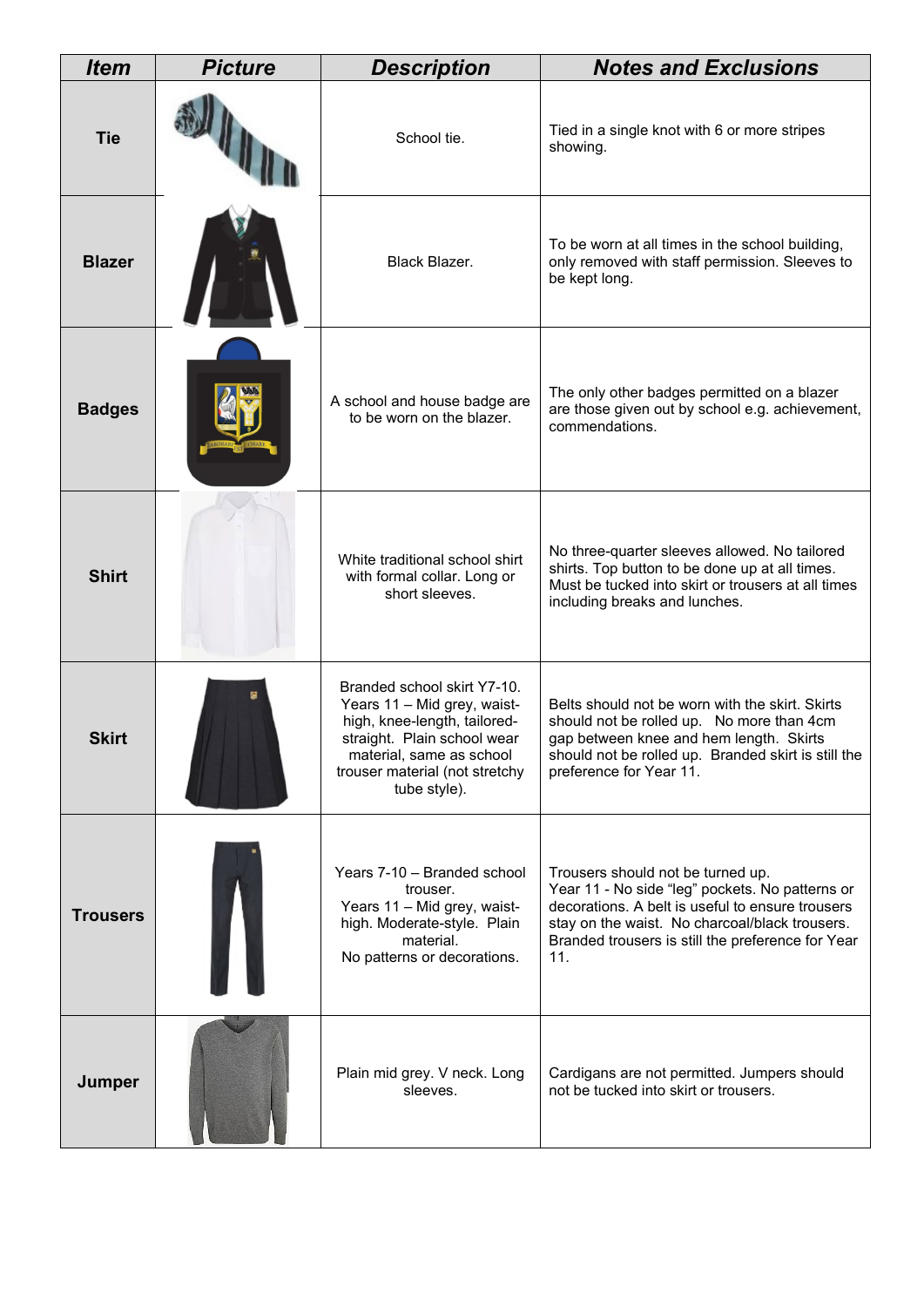| <b>Socks</b>                              | Plain black and grey socks<br>only.                                              | No white socks. These must cover the ankle,<br>no trainer socks are allowed. No pop socks. No<br>long/knee socks. No socks with frill or extra<br>design.                                                                                                                                                                                                    |
|-------------------------------------------|----------------------------------------------------------------------------------|--------------------------------------------------------------------------------------------------------------------------------------------------------------------------------------------------------------------------------------------------------------------------------------------------------------------------------------------------------------|
| <b>Tights</b>                             | Plain black or grey colour.                                                      | No skin coloured tights. No patterns. No<br>leggings/footless tights. No bright or coloured<br>socks.                                                                                                                                                                                                                                                        |
| <b>Shoes</b>                              | Black, traditional school shoes.<br>Preferably with a strap, laces<br>or buckle. | No boots. Slip on shoes may only be worn if<br>they cover the top of the foot giving protection<br>to the whole foot. No open toe shoes. No<br>trainers (black or otherwise), no shoes with<br>sports logo or athletic style laces as these will<br>be considered as trainers. Students who come<br>in trainers will be asked to wear school-owned<br>shoes. |
| Coat                                      | Plain and black, no patterns.                                                    | No hoodies - these will be confiscated. A small<br>discreet logo on the side of the coat will be<br>permitted. No fur coats, leather jackets, denim,<br>fur or faux coats or gilets.                                                                                                                                                                         |
| Scarf,<br>hat,<br>gloves                  | Black and plain.                                                                 | No other colour other than black allowed, no<br>patterned scarves. No hats with logo, no<br>baseball caps.                                                                                                                                                                                                                                                   |
| <b>Earrings</b>                           | One small discreet silver or<br>gold spherical stud in each<br>earlobe.          | Spherical studs only (no other shape), no stone<br>within the stud, no other facial, tongue or body<br>piercings.                                                                                                                                                                                                                                            |
| Hair<br>bobbles/<br><b>Alice</b><br>bands | To be black and discreet.                                                        |                                                                                                                                                                                                                                                                                                                                                              |
| <b>School</b><br>bags                     | A black rucksack or other<br>school bag of appropriate size<br>for school.       | No small rucksacks, no paper-type shopping<br>bags or plastic bags. No handbag-style bags. A<br>small discreet logo will be permitted.                                                                                                                                                                                                                       |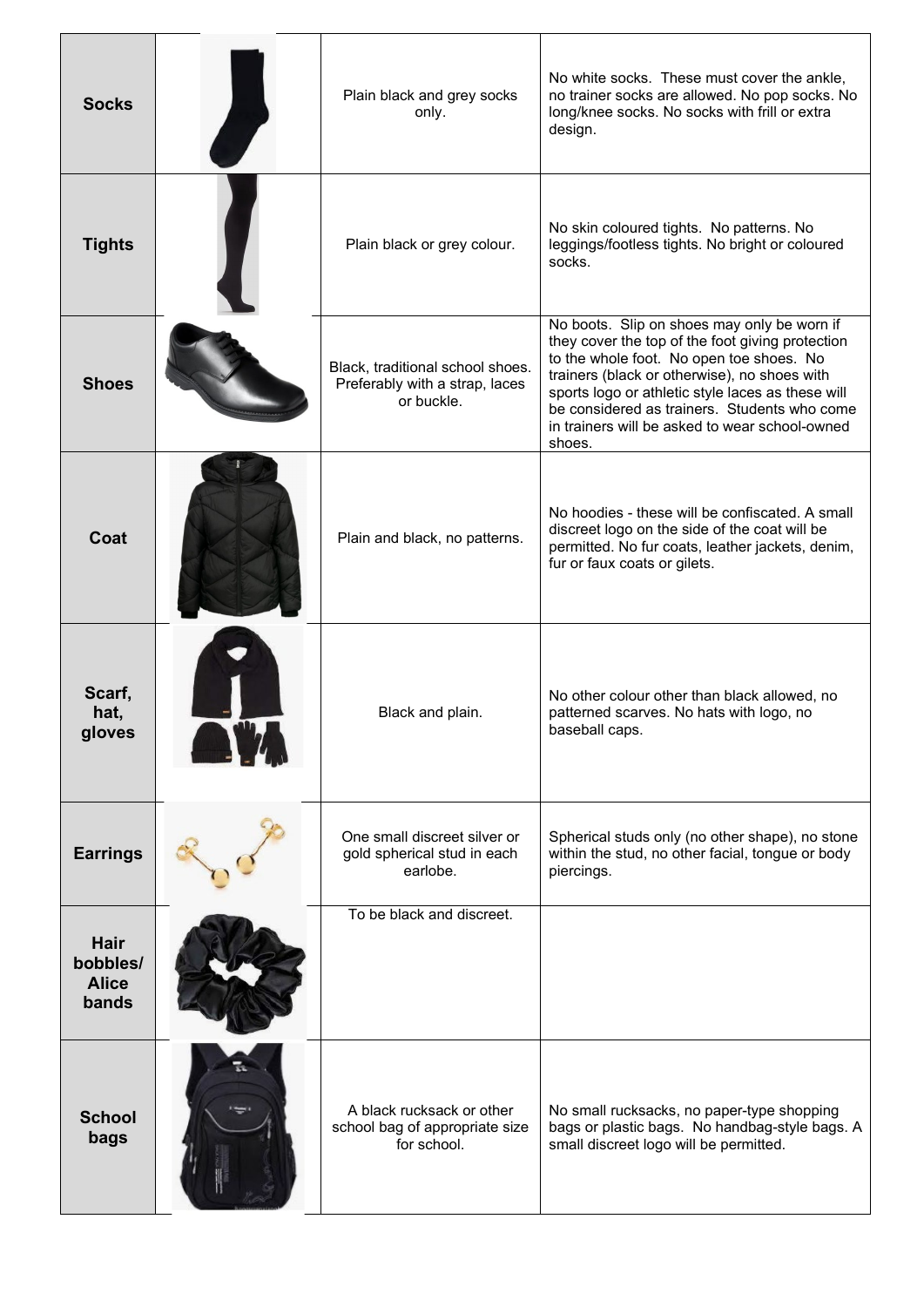| <b>Hair</b><br>styles            | Must be smart and practical.<br>Level 1 shaving is allowed on<br>the sides of the head but must<br>be graduated to longer length<br>hair on the top. Braids are<br>welcomed including Box,<br>Goddess, Dutch, French and<br>Fulani braids. One bead that<br>matches the student's hair<br>colour may be worn at the end<br>of each individual braid. Wigs<br>and weave that are<br>conventional in style are<br>permitted. | The following are not permitted: Tram<br>lines/patterns shaved into the hair, zero and 1<br>level shaving all over the head (buzz cuts),<br>undercuts, hair dye which is greater than two<br>shades lighter/darker of natural colour. No<br>woven strands of any colour are allowed in<br>braids. Any hair extensions should match hair<br>colour or not exceed two shades<br>lighter/darker. All long hair must be tied back<br>for lessons where it would pose a health and<br>safety risk. |
|----------------------------------|----------------------------------------------------------------------------------------------------------------------------------------------------------------------------------------------------------------------------------------------------------------------------------------------------------------------------------------------------------------------------------------------------------------------------|-----------------------------------------------------------------------------------------------------------------------------------------------------------------------------------------------------------------------------------------------------------------------------------------------------------------------------------------------------------------------------------------------------------------------------------------------------------------------------------------------|
| <b>NOT</b><br><b>ALLOWE</b><br>D |                                                                                                                                                                                                                                                                                                                                                                                                                            | Make-up, nail varnish, false nails, tattoos,<br>jewellery including rings, necklaces, bracelets<br>and hair jewellery, electrical devices including<br>mobile phones, smart watches and other smart<br>devices, cameras, ipods. Aerosols and laser<br>pens should not be brought into school.                                                                                                                                                                                                 |

The wearing of baseball caps and hoodies is not acceptable. These will be confiscated and will be dealt with in accordance with the School Behavioural Policy. Hairstyles/colours which draw undue attention to an individual are not acceptable. Black "trainer type shoes" manufactured by sports companies e.g.: Nike, Adidas, Puma, Lonsdale, Converse, Vans etc. will not accepted as school shoes. Students may be sent home for any of the above.

The school will be the final arbiter on what is deemed to be acceptable as school uniform.

Naming of pupil property is important for clear identification if it is misplaced or lost. In exceptional circumstances, where students are unable to wear correct school dress, parents are asked to provide a note for the form tutor to consider.

Aerosols, laser pens, all electrical items such as ipods, mobile phones, smart devices, cameras, smart watches and items which interfere with the smooth running of the school day are all banned items and must be left at home. You should be aware that these items may be searched for and if found will be confiscated. A confiscated item will be dealt with in accordance with the School Behaviour Policy.

#### **PE Kit requirements**

| <b>Compulsory items</b>                                            |                                                                                                             |                                  |                                          |  |  |  |  |
|--------------------------------------------------------------------|-------------------------------------------------------------------------------------------------------------|----------------------------------|------------------------------------------|--|--|--|--|
| <b>POLO SHIRT</b><br>Becket blue polo<br>shirt with school<br>logo | <b>SHORTS FOR</b><br><b>BOYS/SKORT FOR</b><br><b>GIRLS</b><br><b>Becket blue shorts</b><br>with school logo | <b>SOCKS</b><br>Plain Blue socks | <b>TRAINER</b><br><b>Sports Trainers</b> |  |  |  |  |
|                                                                    |                                                                                                             |                                  |                                          |  |  |  |  |
| <b>Highly Recommended</b>                                          |                                                                                                             |                                  |                                          |  |  |  |  |